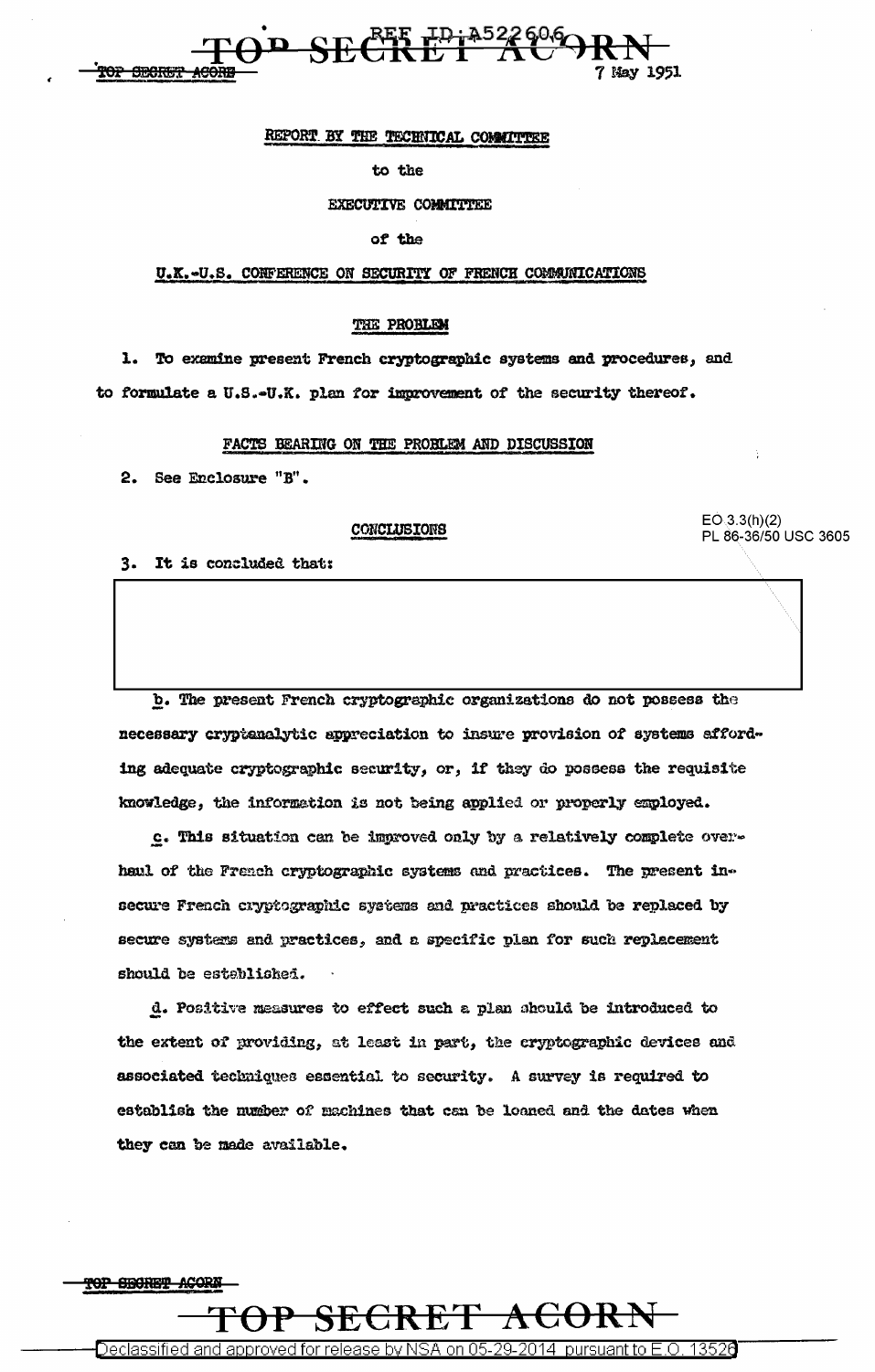AGOST OD SECRET ID: A522606 RN TOP SECRET

e. This will materially reduce the amount of intelligence now available to Russia from COMINT sources probably exploitable by them;

f. Negotiations with the French should be so conducted and the plan so devised

g. As a preliminary to entering upon any negotiations with the French there should be reasonable assurance that the effects of improving their communication security will not be mullified or diminished by physical and personnel insecurity in the French Government. It is obvious that without such assurance

h. Major advantages will accrue if the technical disclosures to the French are made on a combined basis.

 $EO 3.3(h)(2)$ PL 86-36/50 USC 3605

### RECOMMENDATIONS

4. It is recommended that:

a. Enclosure "A" be approved as the specific plan for improvement of French communications.

b. The U.S. and U.K. determine the number of machines that can be loaned and the dates when they can be made available.

-TOP SECRET ACORU

### TOP SECRET ACORN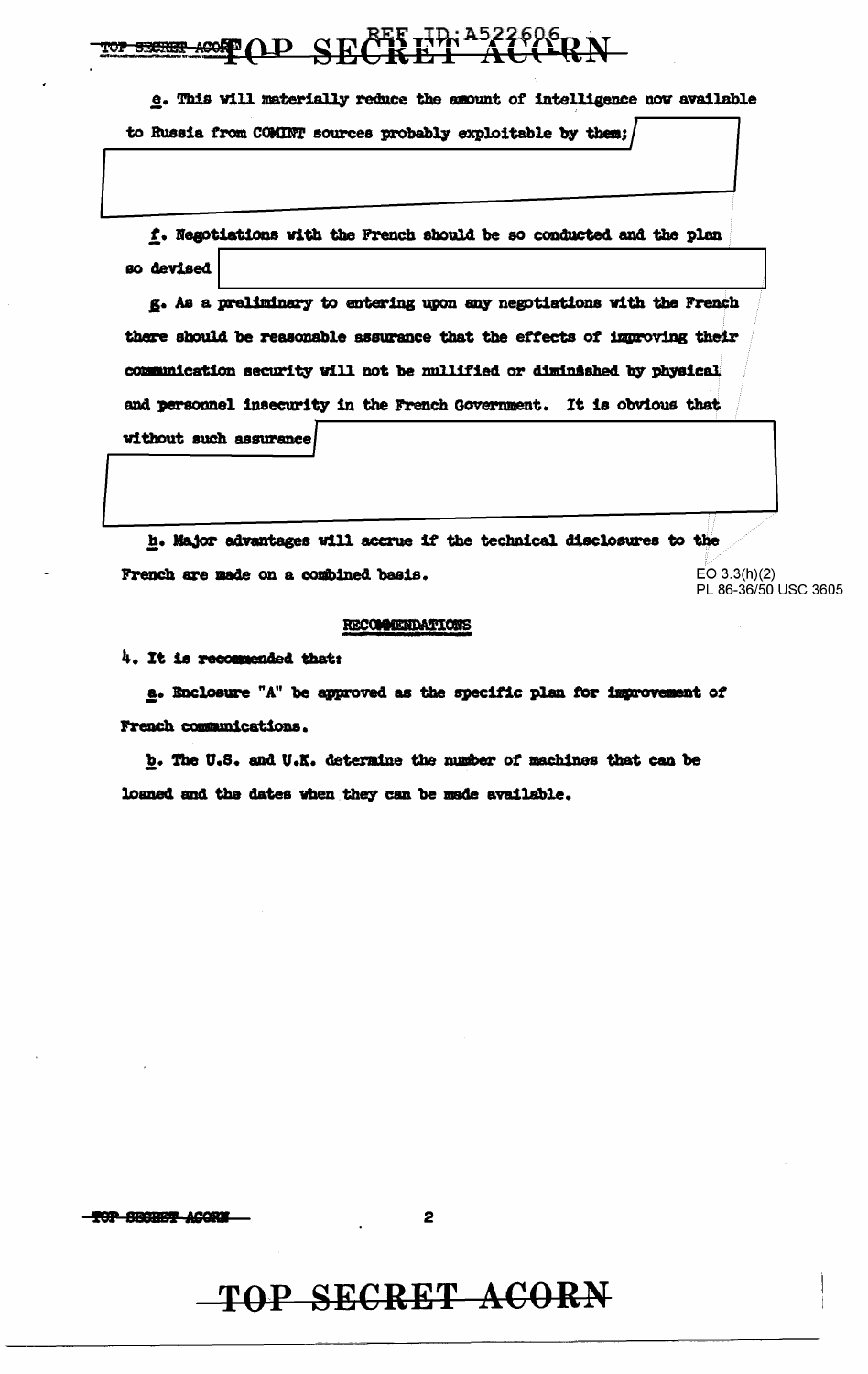### ENCLOSURE "A" DIPLOMATIC **CORAPHIC SECURITY** PLAN FOR INFROVING THE OF FRENCH COLLUNICATIONS

TOR SECRET ACORN

### A. DEPLEMBER

<del>TOP SEGRET ACCRN</del>

The proposal presented herein for ensuring the security of French ı. diplomatic communications considers that the various French diplomatic posts should be subdivided into three catogories:

a. Category I: A group of locations which handle the most critical information and in considerable volume, such as Paris, London, and Washington.

b. Category II: All capitals not included in a. plus a selected group of important cities whose communications include information which should have complete protection.

c. Category III: All other diplomatic posts.

Note: The Appendix set list of 32 of the French posts which should

be included in Categories I and IIon grow me fara. The systems recommended, respectively, for the three categories  $2<sub>n</sub>$ listed above are:

a. For Category I: The Combined Cipher Machine with Simplex settings. The word Simplex is used to mean a procedure whereby each message has its own rotor arrangement and alignment provided by moans of a special key list. The lists are prepared for point-to-point use so that each station can decipher only those messages specifically addressed to it. For the transmission of multiple-address messages, a multiple holder Simplex key list is also provided. A one-time pad system should be provided as an energency stand-by in this category. The number of locations that will be included in Category I will be determined by the number of equipments that can be made available. It is not yet possible to ascertain the number of machines that can be supplied for this purpose because of cornitments already made to NATO and the requirement for a survey in this regard by the Services. A small mmber of machines can be supplied initially to cover the most important locations. As the number of machines available increases, additional locations can be changed from Category II to Category I.

## TOP SECRET ACORN

Enclosure "A"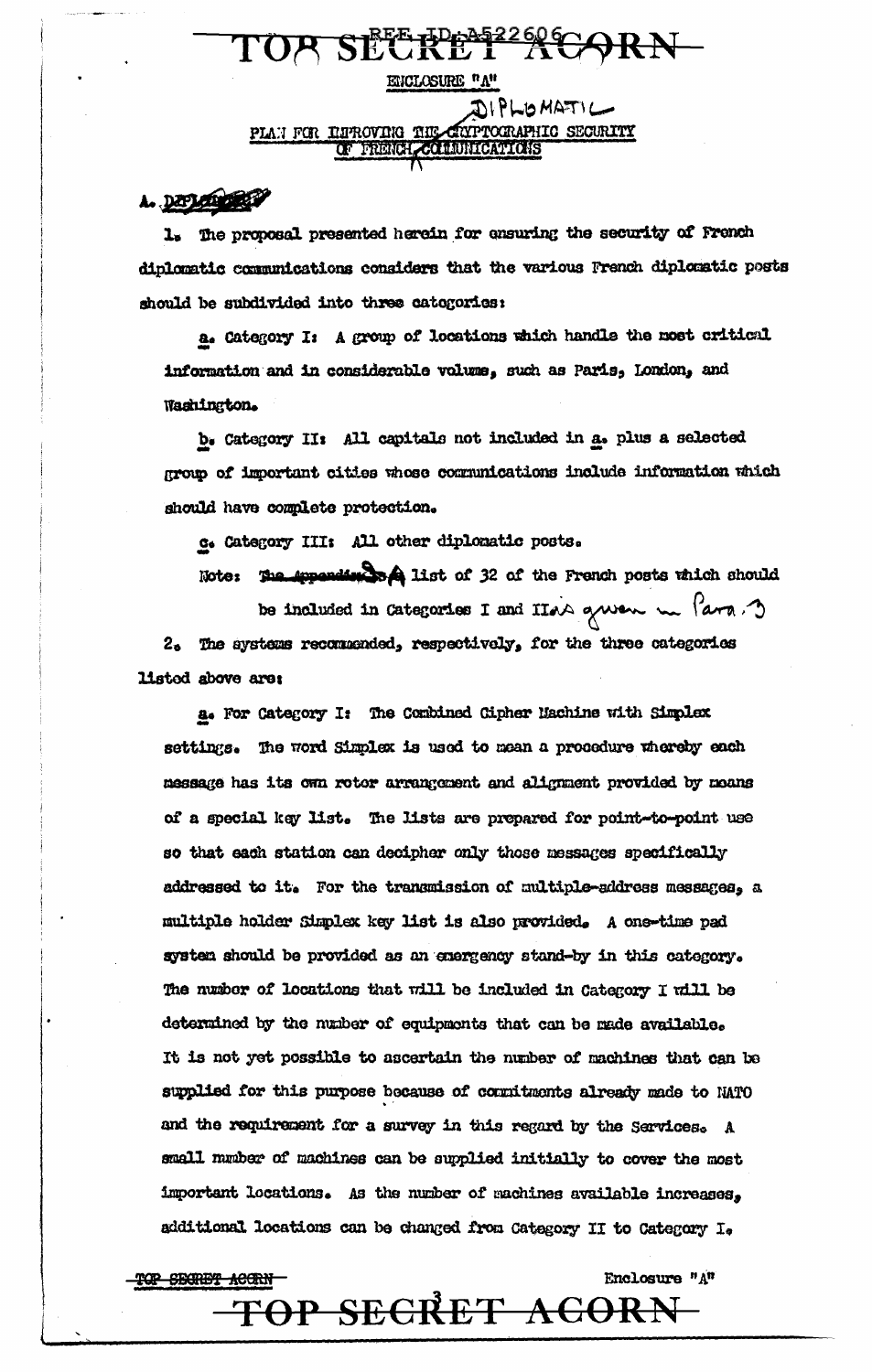# ne second TGOP SECRET ACARN

The greater the number of posts thich could be included in Category I, the more simple would become the problem of integrated and multiple one-time pad networks for Category II posts.

b. For Category II: A numerical code book super-encrypted with one-time pad. It is recommended that a new code book be issued for this specific purpose.

c. For Category III: Present French systems could continue to be used.

### B. ARLED SERVICES:

3. Authorities concerned with NATO communications have already established three categories of such communications:

a. Category I (High-level): This category embraces the top-level military representatives of each nation of MTO. For this level, the British TYPEX machine, with Simplex settings is being used. Considerstion is being given to replacing that system by a HATO COM system.

b. Category II (Intermediate-level): This category cubraces military headquarters down to and including Division headquarters or equivalent. For this level the U.S. and the U.K. have already proposed the CCM. It has been accepted by France and the proposal is now to be considered by the other NATO governments. This does not however represent a complete solution to the French Category II problem, because it does not provide for 2nd level military headquarters, both in France and her colonies, which are not included in NATO. No estimate is available of how many additional machines will be required in this regard. It seems clear that the allowance for 2nd level MATO will be insufficient to supply the complete French requirement.

c. Category III: This is the combat level in the Army, Navy and Air Force. Discussions at present taking place in NATO are examining different proposals for combat systems and to that extent may resolve a portion of this general problem. It is recognized that the 11-209 may be accepted as an interim solution for this category due to the quantities of equipment available to the French.

TOP SECRET ACORN

Enclosure "A"

 $\boldsymbol{l_1}$ 

## TOP SECRET ACORN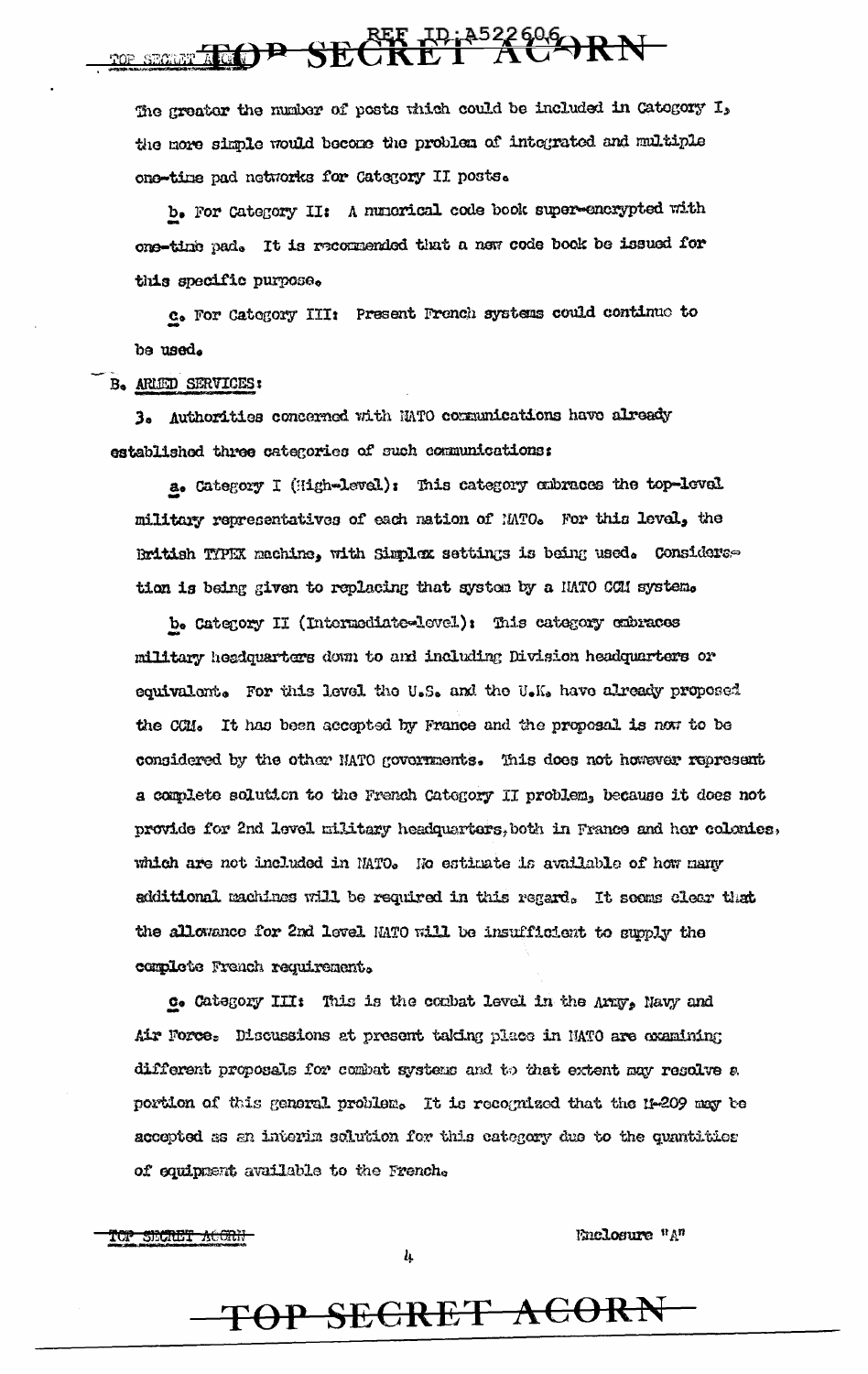

### APPEIDIX TO ENCLOSURE "A"

### PRINCIPAL LOCATIONS TO BE INCLUDED IN CATEGORIES I AND II

Ankara Athens **Badan** Bangkok Beirut Belgrade Berlin **Bonn Brussels** Cairo \*\* Copenhagen WH Damascus 4 Djakarta 7 The Hague \*\* Lisbon  $2$  London St# Liadrid 11020000 **HOSCOW** ) Now Dollai New York  $440$  0810 Paris \* Rangoon Rome Saigon Singapore **At Stockholm** Taipei. Tokyo Vienna Washington

\* Proposed by the Foreign Office only At Proposed by the State Department only

TOP SEGRET APPLICE paparee "A" ъq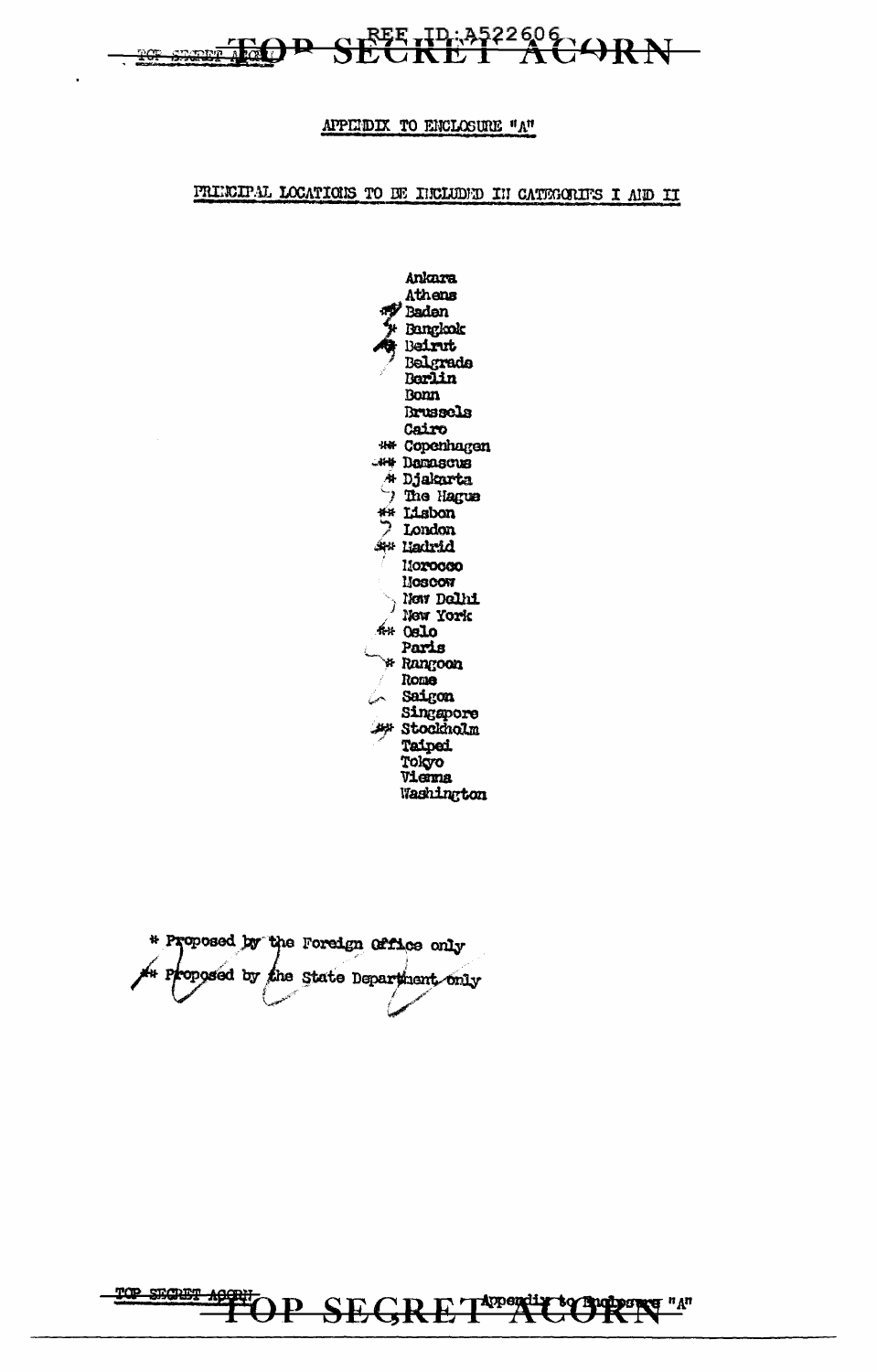

### ENCLOSURE "B"

 $EO 3.3(h)(2)$ PL 86-36/50 USC 3605

FACTS BEARING ON THE PROBLEM AND DISCUSSION

2. In regard to the current French diplomatic communications, observed French practices in cryptographic system design and distribution provide direct evidence that the present cryptographic organization in the French Diplomatic Service does not possess the necessary cryptanalytic appreciation to insure provision of systems affording adequate cryptographic security, or, if it does possess the requisite knowledge, the information is not being applied or properly employed, either in the Foreign Ministry or in diplomatic posts. Except as regards certain systems, which may be one-time pad, none

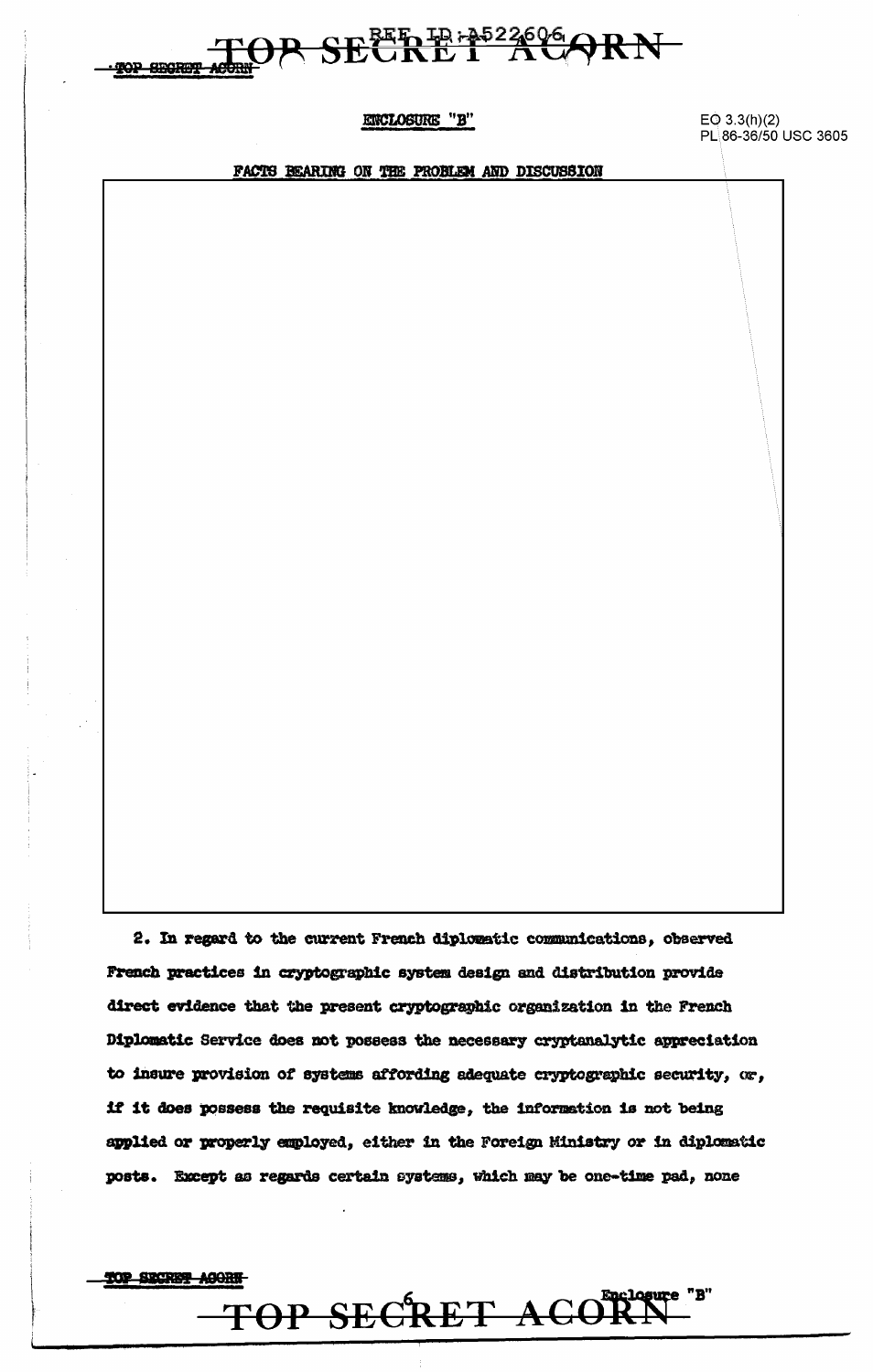

of the French diplomatic cryptographic systems possesses sufficient inherent security to permit its improvement to a point where it might be considered acceptable. It would therefore be necessary to discard the current systems and replace them with other systems based on sounder cryptographic principles. It would also be necessary to provide technically sound associated procedures  $EO 3.3(h)(2)$ and training in the proper use of the systems and procedures. PL 86-36/50 USC 3605

4. Although a tradition of sound communication security doctrine did exist in France, the current cryptographic practices observed in Franch diplomatic traffic indicate that the French have fallen far behind the U.S. and the U.K. in matters pertaining to communication security. The situation may be less serious in the Army and Navy but there, too, there is much room for improvement.

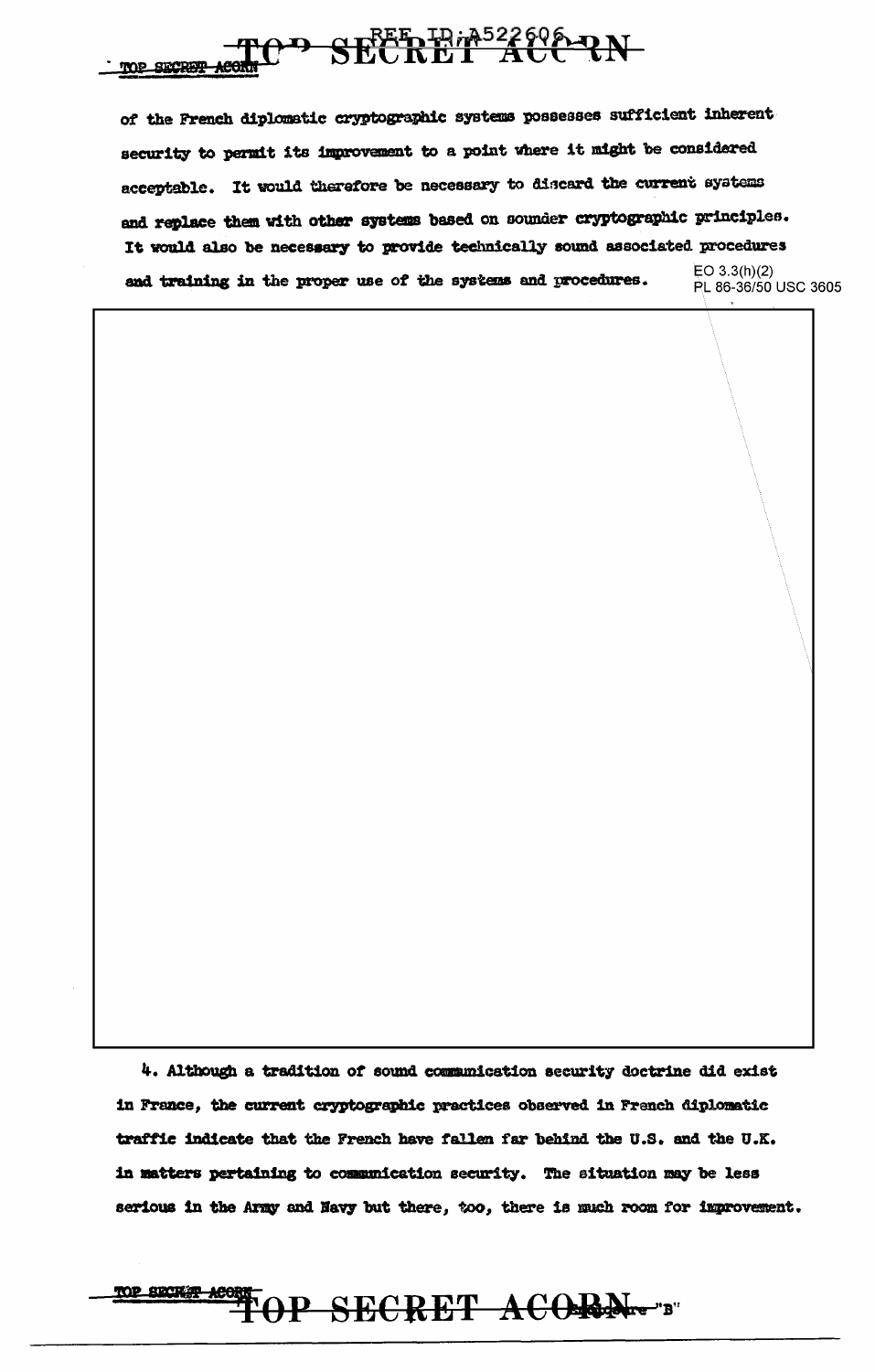# **TOD SEE ID:A522606**

### TOP SECRET ACORN

Therefore, technical assistance from outside the French cryptographic services is deemed essential for the success of any communication security program.

5. From an over-all consideration it may be stated that if the security of French diplomatic she valitary communications is to be improved it would be necessary to:

**E.** Replace the current Fremen cryptographic systems with secure systems  $\mathbf{g}$ . Replace the current Fremen cryptographic systems for use in all important diplomatic posts, and in the headquarters of all hish-echalon military-units.

b. Establish technically sound communication security procédures.

c. Insure adequate training in the use of the new systems and procedures.

d. Insure careful technical supervision over French, communications to maintain communication security.

6. In view of the foregoing, it is apparent that in order to achieve total security, a complete overhaul of the French diplomatic and military cryptographic systems and practices would be necessary. This would involve not only informing the French that their present systems are insecure but also establishing a basis on which the French would be provided with appropriate technical assistance to enable them to reorganize their cryptographic systems and practices to insure secure communications.

 $EQ^{3}3.3(h)(2)$ PL 86-36/50 USC 3605

end.

However, (a) the necessity

7. It is obvious that in assisting the French in improving the security of their cryptographic communications

for removing those handicaps to proper diplomatic discussions and negotiations among the U.S., U.K. and French Governments which arise from present insecurity of French diplomatic communications, and (b) the importance of denying to Russia this source of COMINT,

also to provide, at least in part, the cryptographic devices and associated techniques essential to security.

 $\overline{\mathcal{M}}$  $FQ$ 8. If the French are informed of the weaknesses of their cryptographic systems, it is highly desirable that they be given as little information as

#### P\_SECRET\_A<del>CORN</del> **TOP SECRET ACORM** () Enclosure  $"B"$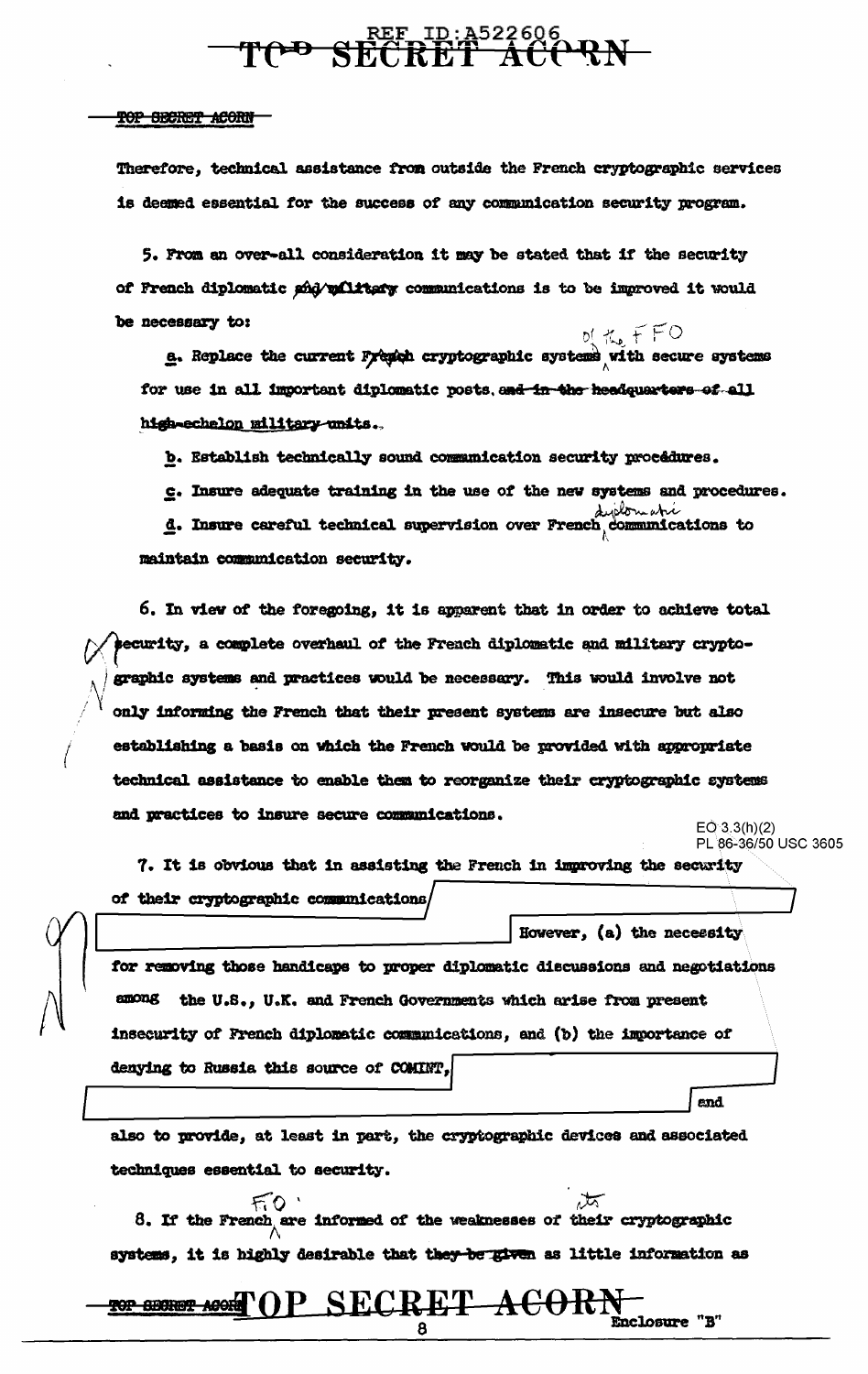### OP SECRETPEA522 606

9. The possibility of Russian penetration of some or all of the French services, both diplomatic and military, cannot be ignored. Penetration may be either complete or partial, and may extend into either the sources of  $\overline{C}$  (3.3(h)(2) information or into the cryptographic services. Complete penetration of  $B^{1/86-36/50}$  USC 3605 either type would make totally ineffective any plan for improving crypto-

graphic security.

Therefore, before

any steps are taken, there should be reasonable assurance of adequate physical and personnel security in the French Foreign Office, the French Armed Services, and the offices which control the cryptologic services. In addition to this, it is important that any plan proposed should provide the maximum possible protection against the effects of partial penetration of either type.

10. The localization introduced by Simplex procedures has a double advantage. First, it increases the cryptosecurity generally. An operating error will involve at most the compromise of one message as opposed to that of all the traffic sent in one day in a general cryptosystem. Secondly, if there should be an instance of penetration by the Russians at any installation, other than the central Paris offices, which grants access to cryptographic information, the dangers resulting from such penetration are confined to those cryptonets in which that installation is involved. This results in reducing the consequent loss of information. This second advantage applies equally to the one-time pad cryptonets.

**TOP SECRET ACORN** 

Enclosure "B"

## TOP SECRET ACORN

9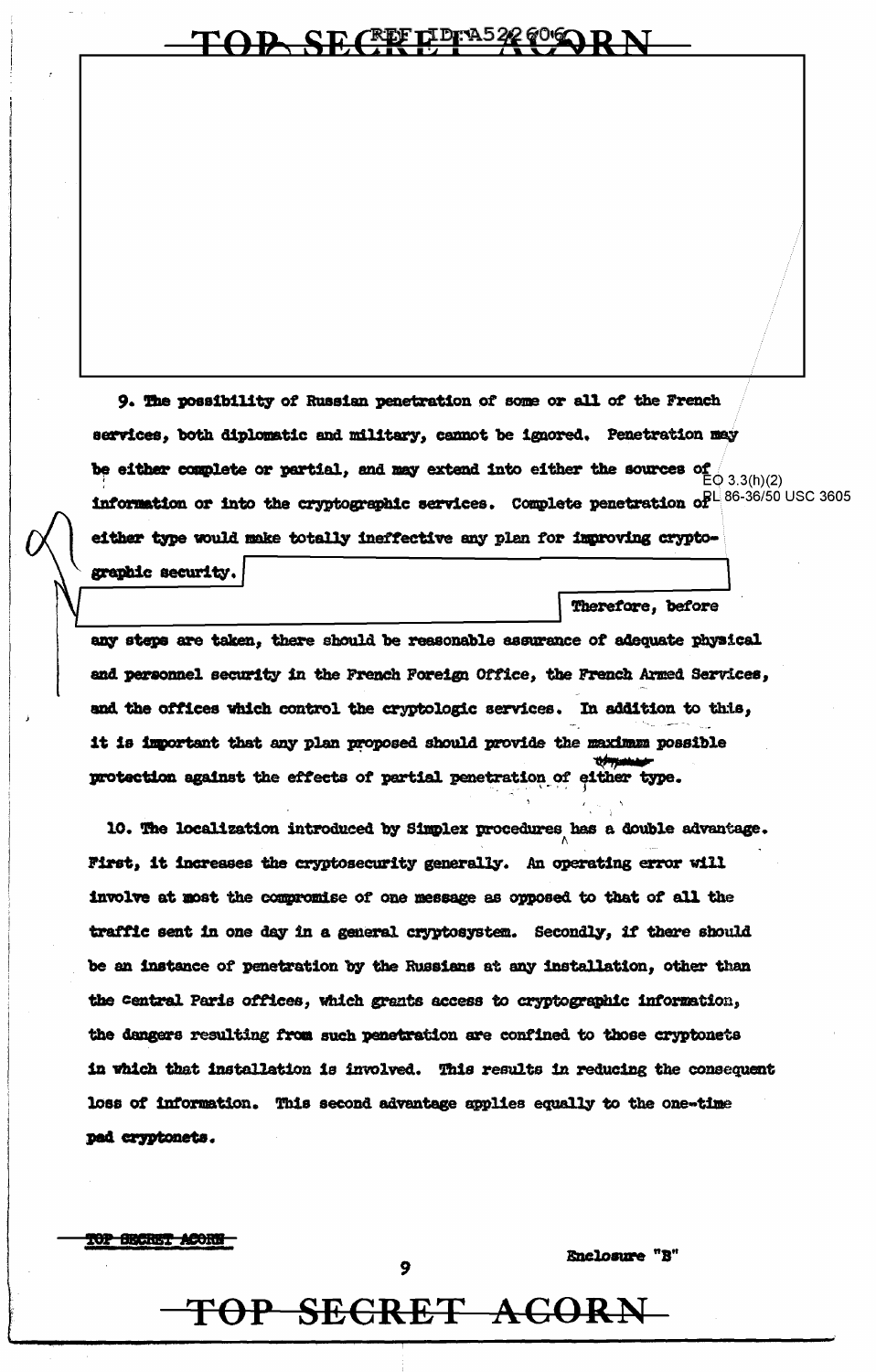### TOP SECKEPPA529CORN

### TOP SECRET ACORN-

 $EO 3.3(h)(2)$ PL 86-36/50 USC 3605

11. Considerable experience on the part of the British (and particularly of the Foreign Office) in the field of one-time pads has shown that the implementation of complex one-time pad networks is entirely practicable.

12. As regards production, by virtue of the fact that the British utilize to a much greater extent than the U.S., the former have carried out a series of major investigations in the field of one-time ped manufacture, and have evolved improved processes, both on the duplicating and printing side and on the security aspects of the use of IBM/Hollerith equipment, including such matters as the preparation, size, and control of the random card file. The word to have proved to be wery satisfactory. There will he meer be an important and major requirement to instruct the P.O. Motamay to the production of I-time page - ばい مم give very little versed in these uses of tabulating machinery and heve at present very little, if any, of the equipment available. Adequate detailed technical instruction can nevertheless be given to the French technicians

 $EO 3.3(h)(2)$ PL 86-36/50 USC 3605

Enclosure "B"

13. The merit of the proposals in the Cryptographic Plan is the provision of a high degree of security for upper level French diplomatic and NATO communications, together with a minimum disclosure to the French of systems and ideas with which they are not already familiar. There is the further operational advantage of an electrical machine to replace slower and more laborious hand systems. For the transmission of international diplomatic or highest-level military traffic dealing with Western Union and NATO affairs, the Fie they have been provided with TYPEX machines and they are presently using a Simplex procedure with these machines in the highest echelons of NATO; the Combined Cipher Machine is also being offered to them, as well as to other NATO signatories, for NATO communications and this has already been accepted by the French. Adequate training in the new systems will therefore be greatly simplified as a result of the already-existing familiarity with them.

**TOP SECRET ACORN** 

TOP SECRET ACORN